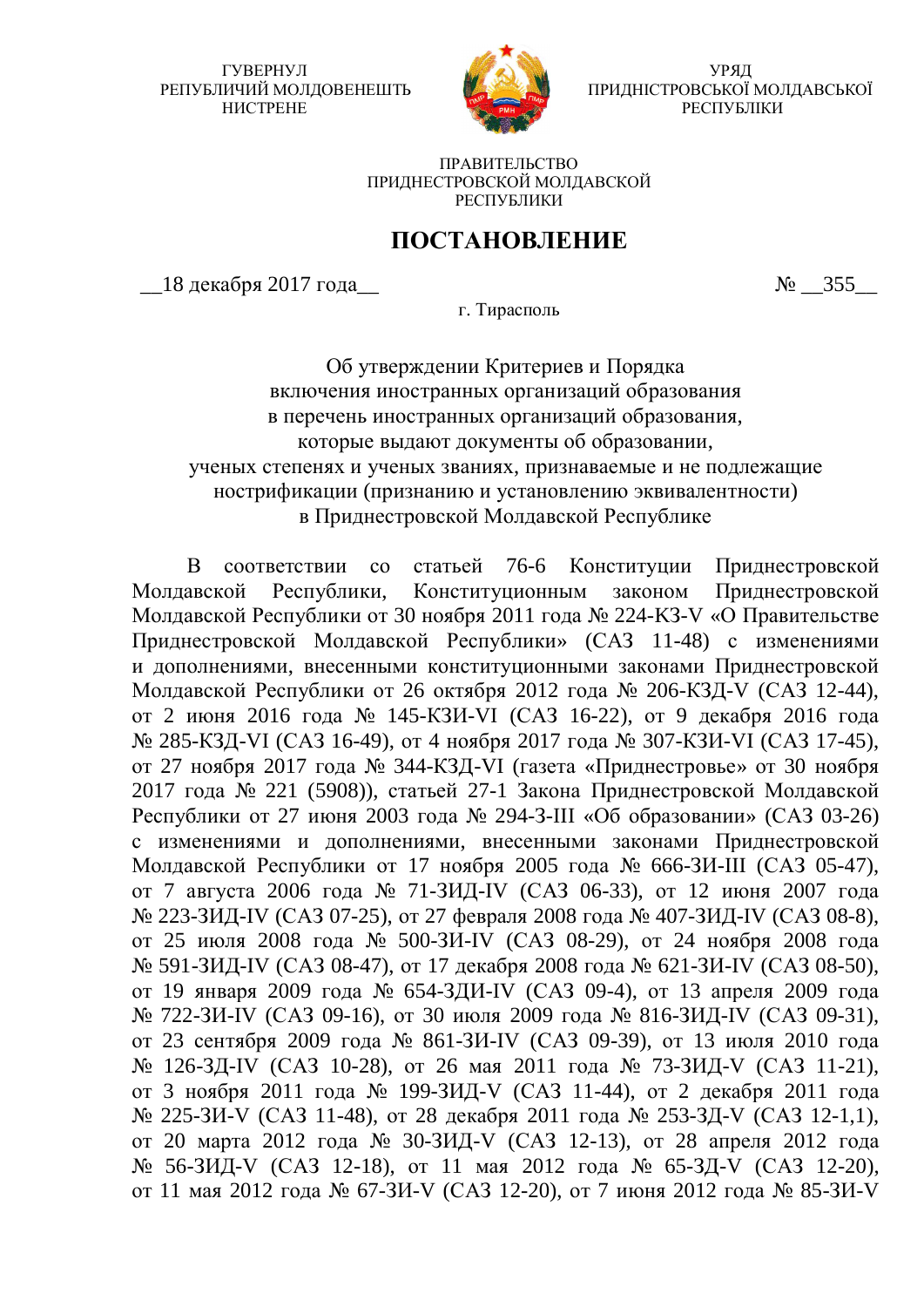$(CA3 12-24)$ , от 19 июня 2012 года № 95-ЗИ-V  $(CA3 12-26)$ , от 16 октября 2012 года № 194-ЗИ-V (САЗ 12-43), от 22 января 2013 года № 27-ЗИ-V  $(CA3 13-3)$ , от 13 февраля 2013 года № 41-ЗИ-V (САЗ 13-6), от 8 апреля 2013 года № 88-ЗИД-V (САЗ 13-14), от 8 мая 2013 года № 102-ЗИД-V  $(CA3 13-18)$ , от 16 июля 2013 года № 161-ЗИД-V (САЗ 13-28), от 2 декабря 2013 года № 255-ЗД-V (САЗ 13-48), от 17 декабря 2013 года № 279-ЗД-V  $(CA3 13-50)$ , от 30 декабря 2013 года № 293-ЗИ-V (САЗ 14-1), от 14 января 2014 года № 2-ЗИ-V (САЗ 14-3), от 4 февраля 2014 года № 42-ЗИД-V  $(CA3 14-6)$ , от 10 апреля 2014 года № 79-ЗД-V (САЗ 14-15), от 11 апреля 2014 года № 80-ЗИД-V (САЗ 14-15), от 17 апреля 2014 года № 82-ЗИ-V (САЗ 14-16), от 24 апреля 2014 года № 91-ЗИ-V (САЗ 14-17), от 9 июня 2014 года № 107-ЗД-V (САЗ 14-24), от 14 июля 2014 года № 134-ЗД-V  $(CA3 14-29)$ , от 4 декабря 2014 года № 197-ЗИ-V (САЗ 14-49), от 23 декабря 2014 года № 216-ЗИД-V (САЗ 14-52), от 23 декабря 2014 года № 217-ЗИД-V  $(CA3 14-52)$ , от 15 января 2015 года № 6-ЗД-V (САЗ 15-3), от 15 января 2015 года № 7-ЗИД-V (САЗ 15-3), от 15 января 2015 года № 8-ЗД-V (САЗ 15-3), от 16 января 2015 года № 30-ЗИ-V (САЗ 15-3), от 17 февраля 2015 года № 40-ЗИД-V (САЗ 15-8), от 24 марта 2015 года № 51-ЗИД-V (САЗ 15-13,1), от 24 марта 2015 года № 55-ЗД-V (САЗ 15-13,1), от 5 мая 2015 года № 75-ЗД-V (CA3 15-19), or 18  $_{\text{MAX}}$  2015 года № 80-ЗД-V (САЗ 15-21), от 18 мая 2015 года № 81-ЗИД-V (САЗ 15-21), от 2 июня 2015 года № 94-ЗИД-V (САЗ 15-23), от 8 июля 2015 года № 115-ЗИД-V (САЗ 15-28), от 12 февраля 2016 года № 11-ЗД-VI (САЗ 16-6), от 12 февраля 2016 года № 14-ЗД-VI (САЗ 16-6), от 12 мая 2016 года № 121-ЗИ-VI (САЗ 16-19), от 25 мая 2016 года № 142-ЗД-VI (САЗ 16-21), от 1 июля 2016 года № 167-ЗД-VI (САЗ 16-26), от 27 октября 2016 года № 232-ЗД-VI (САЗ 16-43), от 27 октября 2016 года № 234-ЗИ-VI (САЗ 16-43), от 18 ноября 2016 года № 247-ЗД-VI (САЗ 16-46), от 9 декабря 2016 года № 281-ЗИ-VI (САЗ 16-49), от 23 декабря 2016 года № 294-ЗИ-VI (САЗ 17-1), от 3 мая 2017 года № 93-ЗД-VI (САЗ 17-19), от 10 мая 2017 года № 102-ЗИ-VI (САЗ 17-20), от 10 мая 2017 года № 104-ЗИД-VI  $(CA3 17-20)$ , ot 19 июня 2017 года № 133-3И-VI (САЗ 17-25), от 22 июня 2017 года № 182-ЗИ-VI (САЗ 17-26), от 3 июля 2017 года № 206-ЗИД-VI (САЗ 17-28), от 21 июля 2017 года № 232-ЗД-VI (САЗ 17-30), от 18 сентября 2017 года № 243-ЗД-VI (САЗ 17-39), в целях реализации прав лиц, обладающих документами об образовании, ученой степени, ученом звании, выданными иностранными организациями образования, Правительство Приднестровской Молдавской Республики постановляет:

1. Утвердить Критерии включения иностранных организаций образования в перечень иностранных организаций образования, которые выдают документы об образовании, ученых степенях и ученых званиях, признаваемые и не подлежащие нострификации (признанию и установлению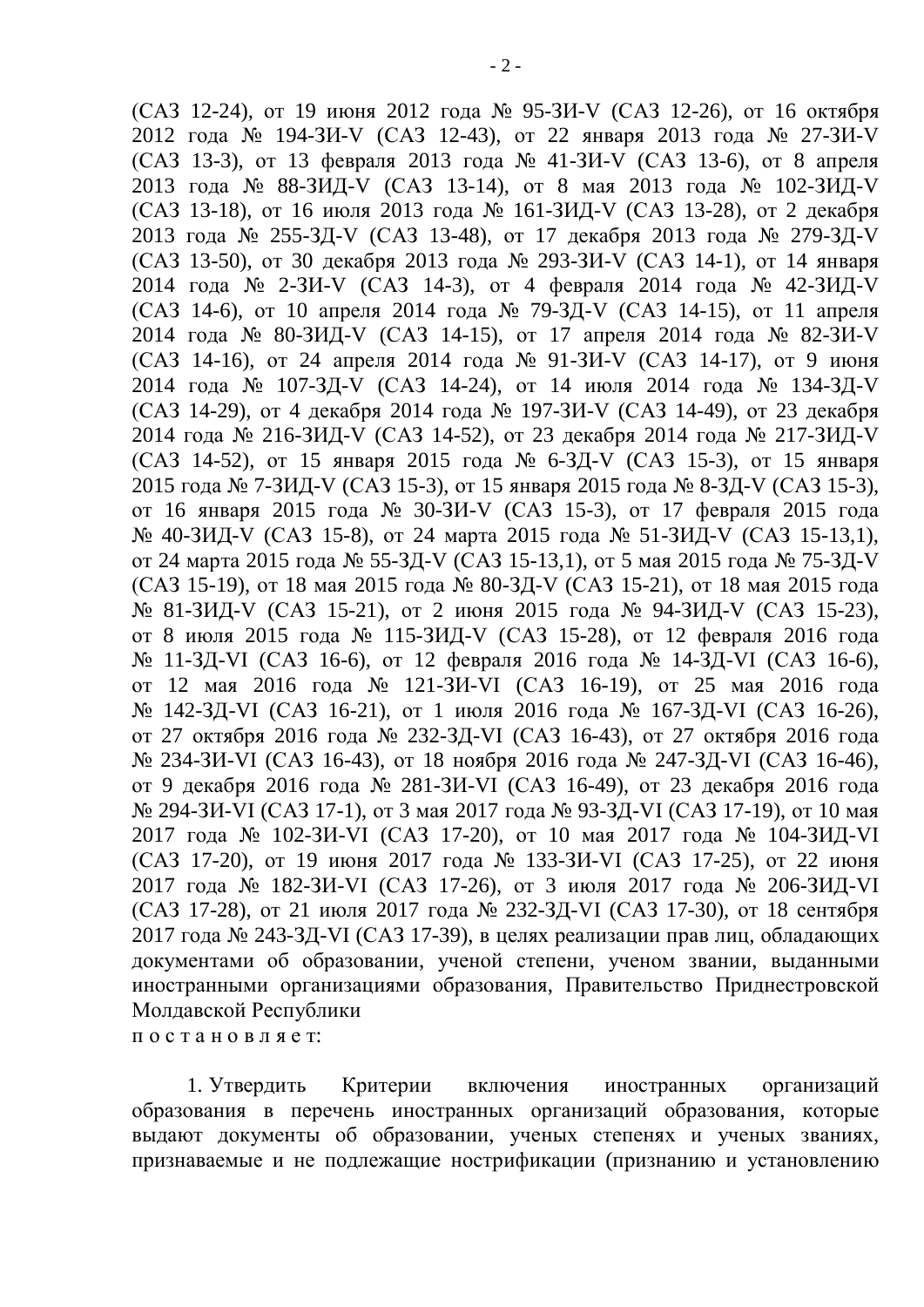эквивалентности) в Приднестровской Молдавской Республике, согласно Приложению № 1 к настоящему Постановлению.

2. Утвердить Порядок включения в перечень иностранных организаций образования, которые выдают документы об образовании, ученых степенях и ученых званиях, признаваемые и не подлежащие нострификации (признанию и установлению эквивалентности) в Приднестровской Молдавской Республике, согласно Приложению № 2 к настоящему Постановлению.

3. Настоящее Постановление вступает в силу со дня, следующего за днем его официального опубликования.

ПРЕДСЕДАТЕЛЬ ПРАВИТЕЛЬСТВА ( УСТАНИЯ ) А.МАРТЫНОВ

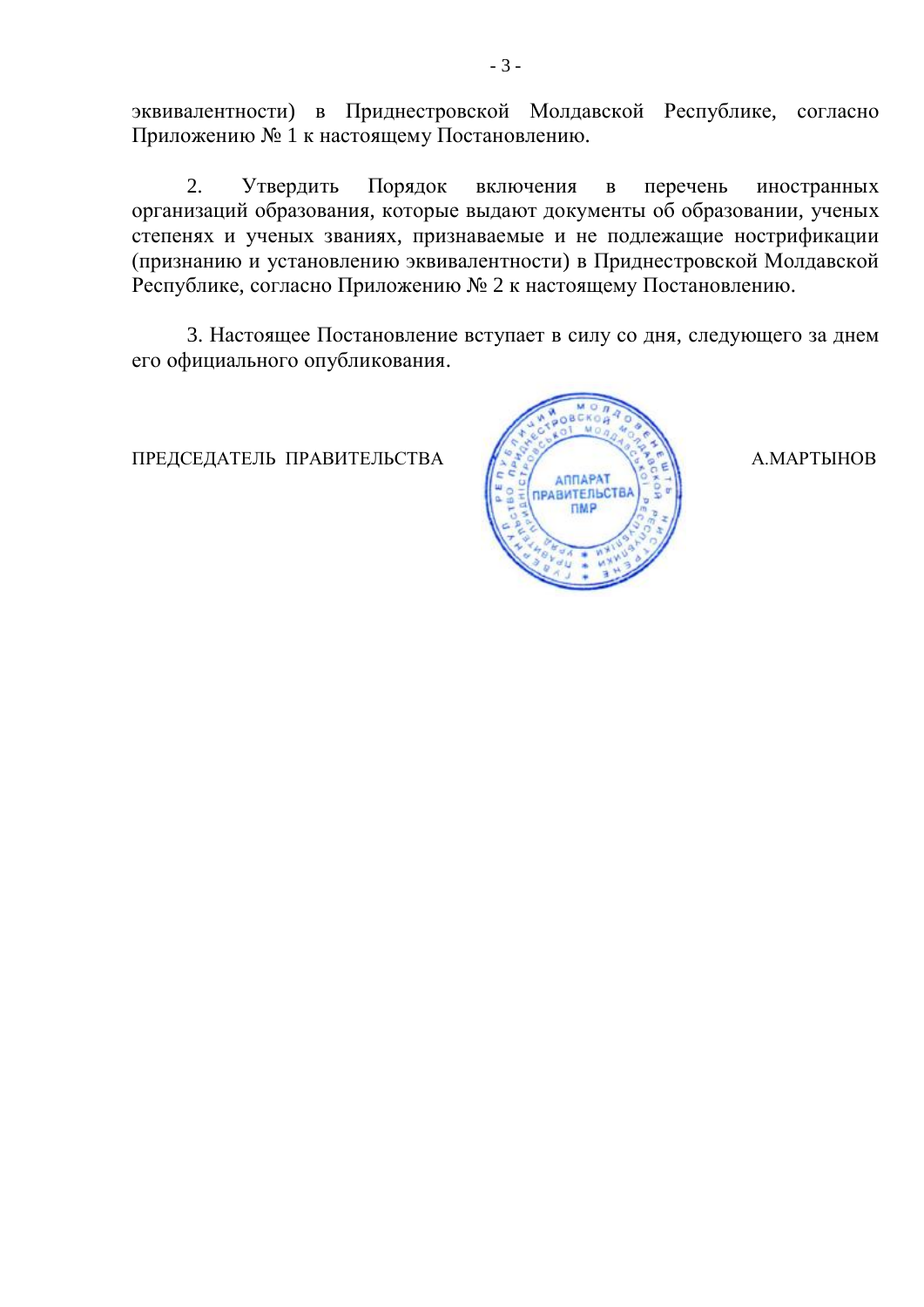ПРИЛОЖЕНИЕ № 1 к Постановлению Правительства Приднестровской Молдавской Республики от 18 декабря 2017 года № 355

## КРИТЕРИИ

включения иностранных организаций образования в перечень иностранных организаций образования, которые выдают документы об образовании, ученых степенях и ученых званиях, признаваемые и не подлежащие нострификации (признанию и установлению эквивалентности) в Приднестровской Молдавской Республике

1. Иностранная организация образования входила и (или) входит в одну из первых 300 (трехсот) позиций академического рейтинга университетов мира (Academic Ranking of World Universities), всемирного рейтинга университетов (QS World University Rankings) и рейтинга университетов мира Таймс (The Times Higher Education World University Rankings) одновременно.

2. Иностранная организация образования не располагается на территориях государств, с которыми заключены международные договоры Приднестровской Молдавской Республики, регулирующие вопросы нострификации (признания и установления эквивалентности) документов об образовании, ученых степенях, ученых званиях, полученных в иностранном государстве, обеспечивающие доступ обладателей таких документов к получению образования, осуществлению профессиональной деятельности в Приднестровской Молдавской Республике.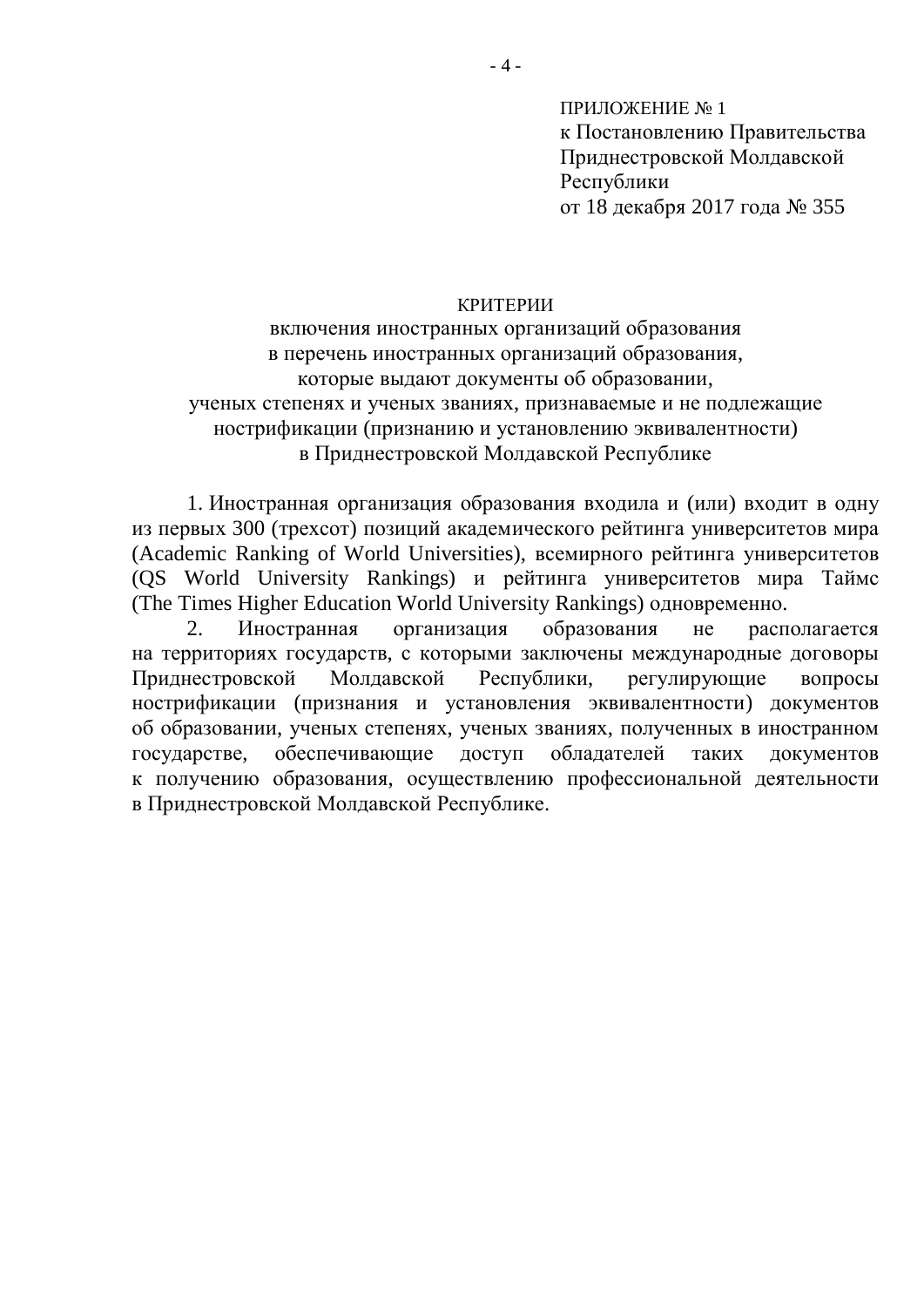ПРИЛОЖЕНИЕ № 2 к Постановлению Правительства Приднестровской Молдавской Республики от 18 декабря 2017 года № 355

## ПОРЯДОК

включения иностранных организаций образования в перечень иностранных организаций образования, которые выдают документы об образовании, ученых степенях и ученых званиях, признаваемые и не подлежащие нострификации (признанию и установлению эквивалентности) в Приднестровской Молдавской Республике

1. Настоящий Порядок определяет правила включения иностранных организаций образования в перечень иностранных организаций образования, которые выдают документы об образовании, ученых степенях и ученых званиях, признаваемые и не подлежащие нострификации (признанию и установлению эквивалентности) в Приднестровской Молдавской Республике (далее – Перечень).

2. Уполномоченный Правительством Приднестровской Молдавской Республики исполнительной орган государственной власти, в ведении которого находятся вопросы образования, осуществляет сбор информации о вхождении иностранных организаций образования в академический рейтинг университетов мира (Academic Ranking of World Universities), всемирный рейтинг VHИВЕРСИТЕТОВ (OS World University Rankings) и рейтинг университетов мира Таймс (The Times Higher Education World University Rankings) на официальных сайтах рейтингов в информационно-телекоммуникационной сети Интернет.

3. Уполномоченный Правительством Приднестровской Молдавской Республики исполнительный орган государственной власти, в ведении которого находятся вопросы образования, формирует проект Перечня в соответствии с Критериями включения иностранных организаций образования в перечень иностранных организаций образования, которые выдают документы об образовании, ученых степенях и ученых званиях, признаваемые и не подлежащие нострификации (признанию и установлению эквивалентности) в Прилнестровской Моллавской Республике.

4. Проект Перечня формируется с указанием соответствия образования, получаемого в иностранных организациях образования, входящих в него, уровню образования, получаемого в Приднестровской Молдавской Республике.

5. Уполномоченный Правительством Приднестровской Молдавской Республики исполнительный орган государственной власти, в ведении которого находятся вопросы образования, по согласованию с исполнительным органом государственной власти, в ведении которого находятся вопросы внешней